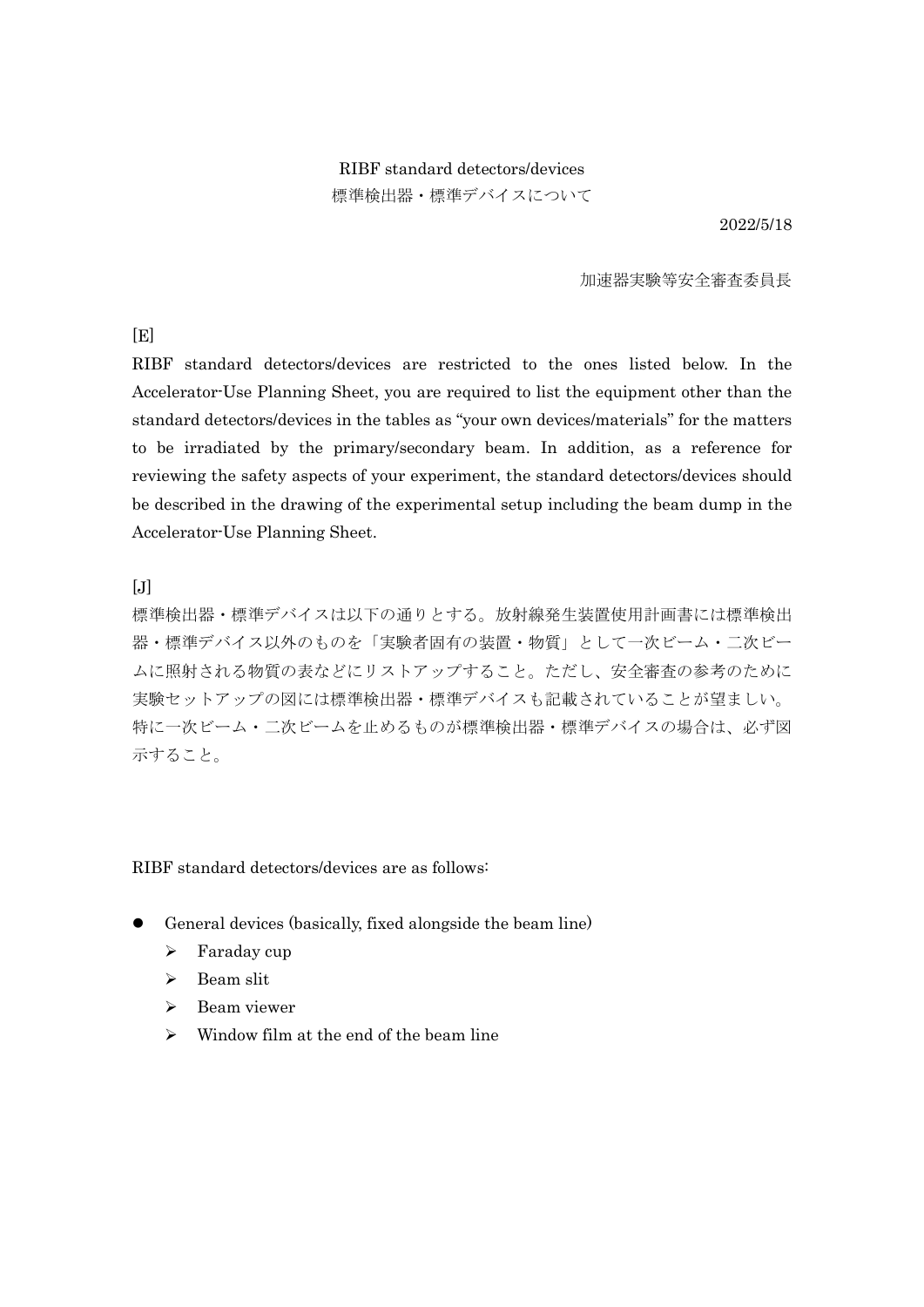#### ⚫ RIPS

- ➢ Production target
- ➢ Degrader @ F1
- ➢ PPAC, Plastic scintillator, SSD @ F1, F2, F3



RIPS beam diagnosis devices <http://www.nishina.riken.jp/RIBF/RIPS/rips-beamdiag.html>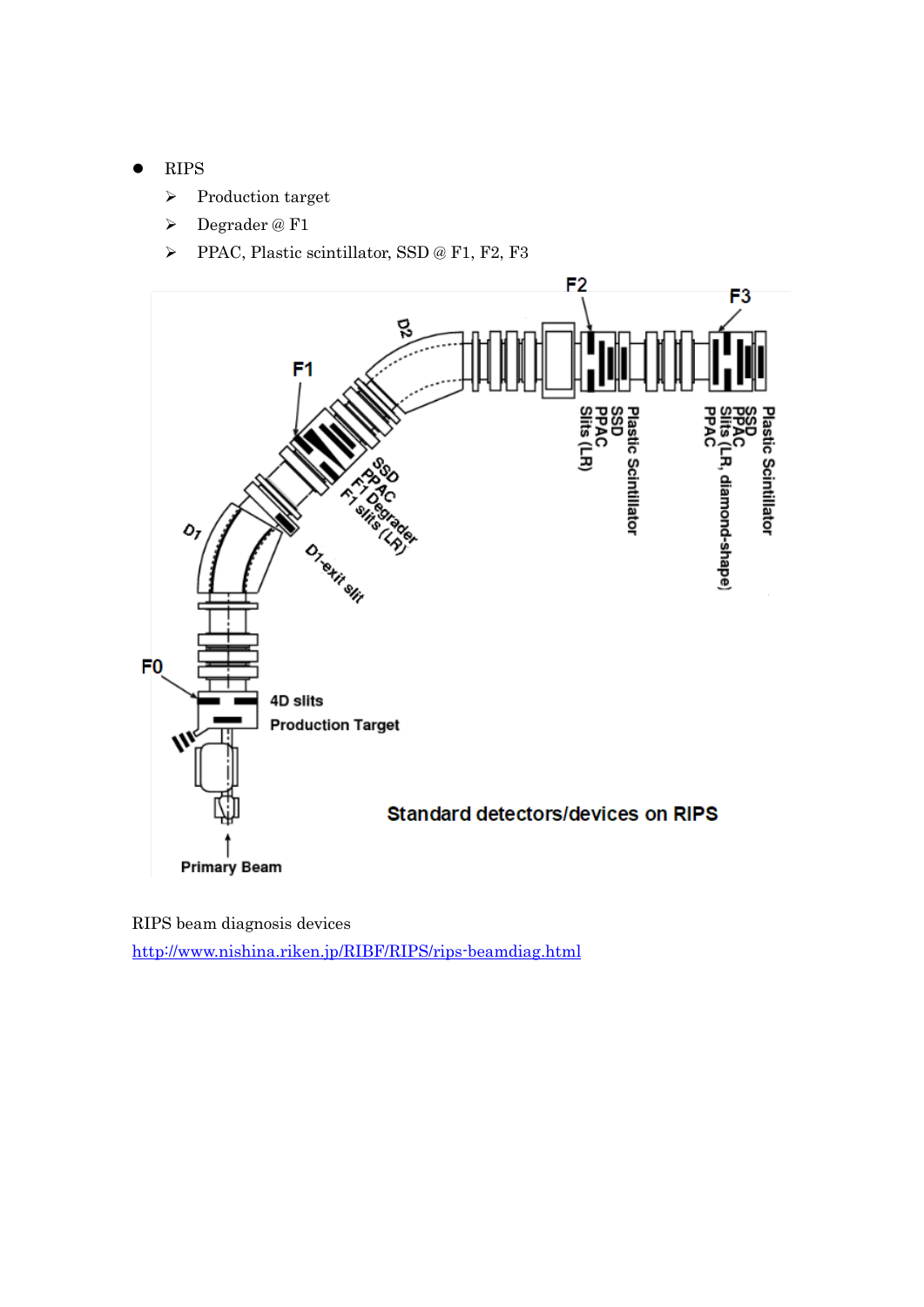#### ⚫ CRIB

- $\triangleright$  Faraday cup in the D1 magnet
- ➢ Beam dump (0 degree direction)
- ➢ Standard production target (Cryogenic gas target, Water-cooled gas target, Water-cooled solid target) @ F0
- ➢ Degrader @ F1
- ➢ PPAC @ F1, F2, F3
- $\triangleright$  SSD @ F2

### **Standard detectors/devices on CRIB**



#### CRIB

<http://www.cns.s.u-tokyo.ac.jp/crib/crib-new/>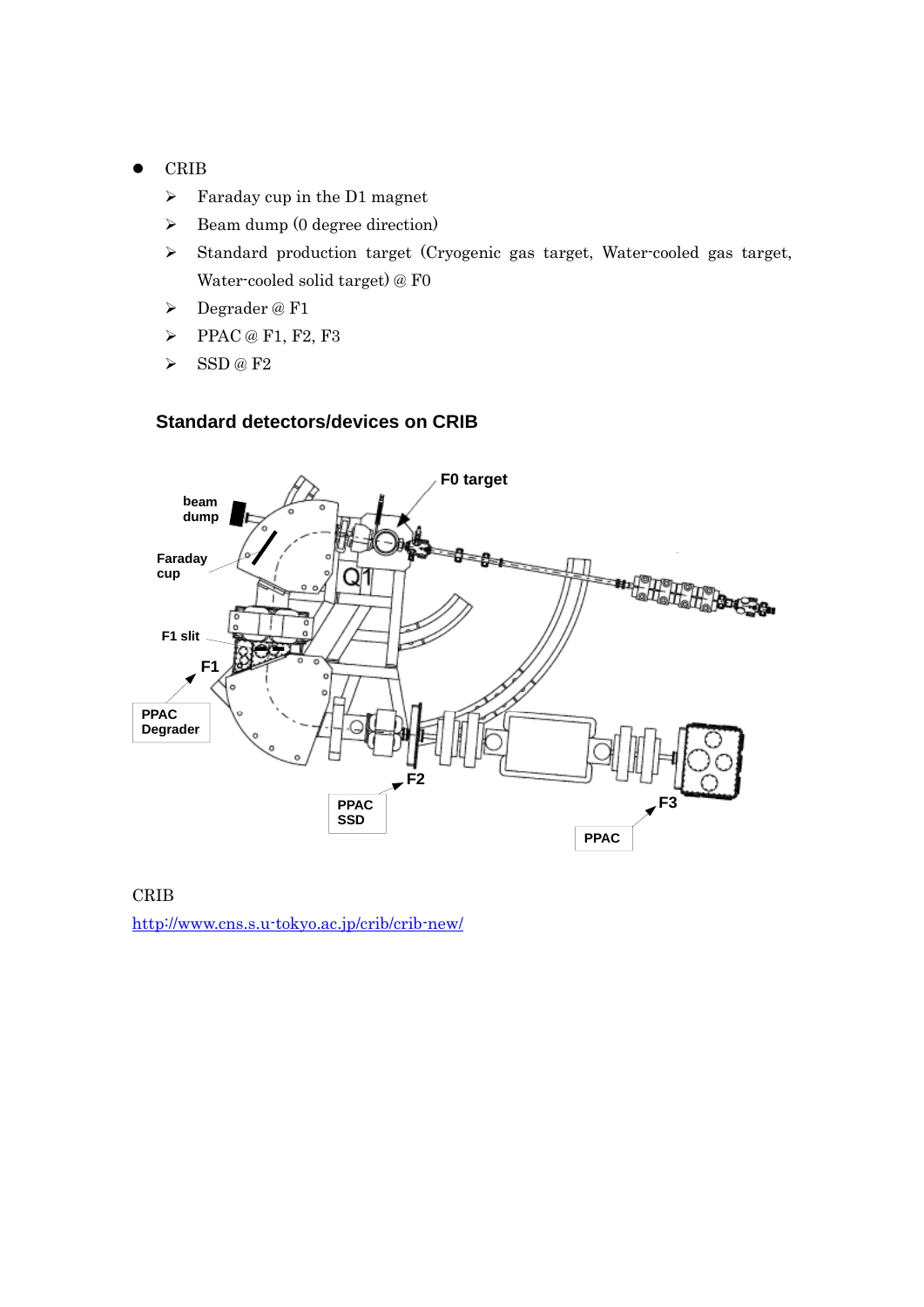- ⚫ BigRIPS / ZeroDegree
	- ➢ Production target
	- ➢ Degrader @ F1, F5(Degraders designed for your experiment are "your own devices/materials".)
	- ➢ PPAC
	- ➢ Plastic scintillator
	- $\triangleright$  Ion chamber  $\phi$ 232, Ion chamber  $\phi$ 60 @ F7
	- ➢ Ge detector @ F7
	- $\triangleright$  NaI @ F7
	- $\triangleright$  Beam stopper (aluminum) @ F7
	- $\triangleright$  CsI @ F11
	- ➢ Ion chamber @ F11
	- ➢ SSD @ F5, F7
- ⚫ SAMURAI
	- ➢ BPC (Beam Proportional Chamber) @ F5
	- ➢ SBT , SBV (Plastic scintillator for Beam Trigger/Veto)
	- ➢ BDC1, BDC2 (Beam Drift Chamber)
	- ➢ FDC0, FDC1, FDC2 (Forward Drift Chamber)
	- ➢ PDC1, PDC2 (Proton Drift Chamber)
	- ➢ ICB, ICF (Ion Chamber for Beam/Fragments)
	- ➢ HODF, HODP (Hodoscope for Fragments/Protons)
	- ➢ HODS (Small Hodoscope)
	- ➢ TED (Total Energy Detector)
	- ➢ NEBULA (Neutron Detector)
	- ➢ Plastic tank of the water beam dump (WATER in the tank is "your own devices/materials")
- ⚫ SHARAQ / OEDO
	- ➢ MWDC @ F3, F5, F6 (for SHARAQ/OEDO experiments only)
	- ➢ Diamond detector @ F3 (for SHARAQ/OEDO experiments only)
	- ➢ MWDC, PPAC, Plastic Scintillator @ F-E7, F-E8, F-E9, F-E10, F-E11, F-E12
	- ➢ Degrader (t3 mm, 0~80 mr) @ F-E9, F-E11(Degraders designed for your experiment are "your own devices/materials".)
	- ➢ CRDC, MWDC, Plastic scintillator @ S2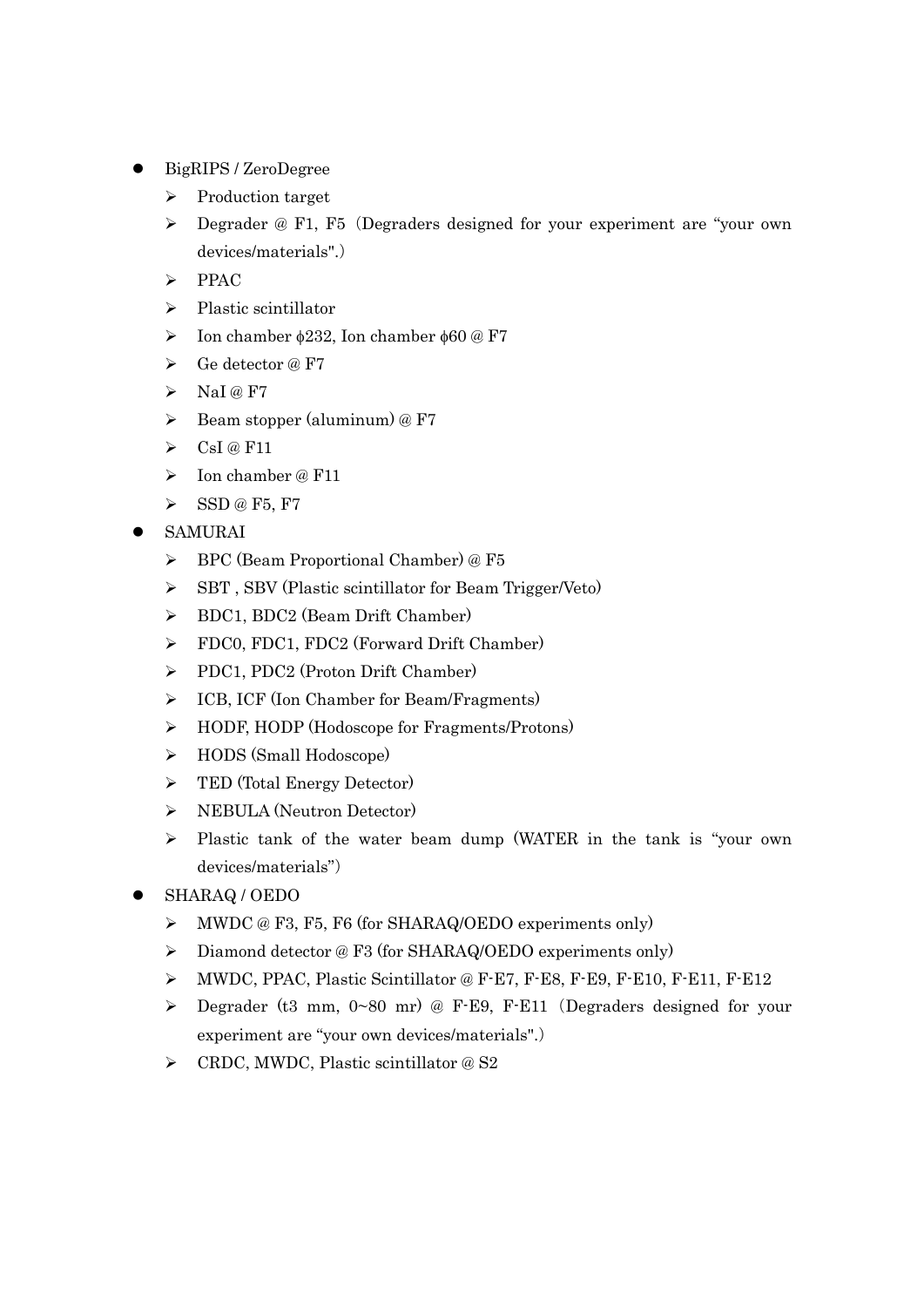

## Standard detectors/devices on BigRIPS/ZeroDegree, SHARAQ/OEDO, SAMURAI

Technical Information of BigRIPS, ZeroDegree, SAMURAI, and OEDO Beamline <http://ribf.riken.jp/BigRIPSInfo/>

# SAMURAI standard detectors

<http://ribf.riken.jp/SAMURAI/index.php?ChargedParticleDetector>

OEDO

<http://www.cns.s.u-tokyo.ac.jp/oedo/>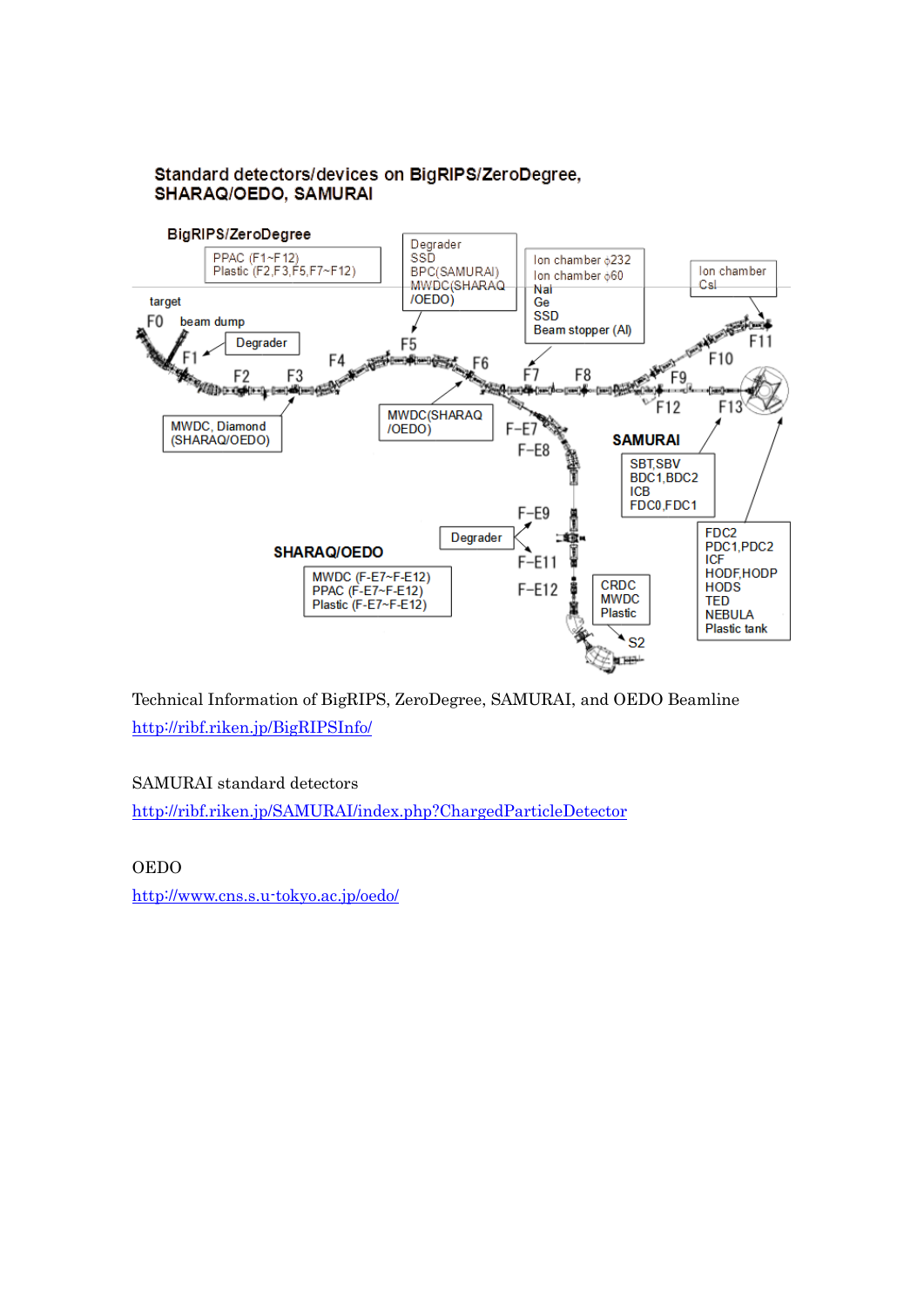- ⚫ Rare-RI Ring (R3)
	- ➢ Plastic scintillator @ R3-ILC1, R3, R3-ELC
	- ➢ PPAC @ R3-ILC1, R3- ILC2
	- ➢ C-foil+MCP @ R3
	- ➢ Havar foil @ R3-ELC
	- $\triangleright$  Ion chamber @ R3-ELC
	- ➢ NaI @ R3-ELC



Rare-RI Ring (R3) Configuration <http://www.nishina.riken.jp/RIBF/R3/config.html>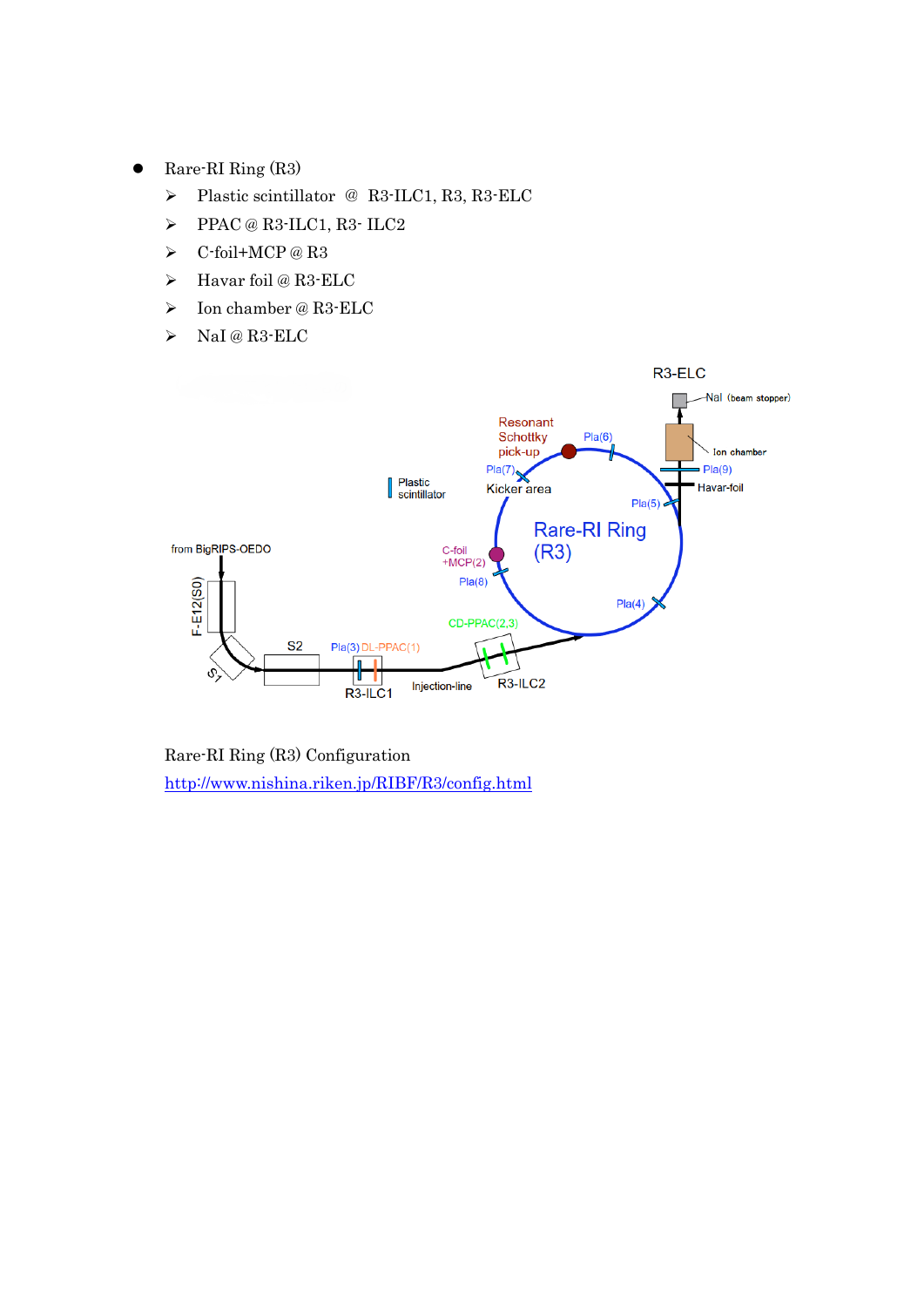- ⚫ GARIS, GARIS-II, GARIS-III
	- $\triangleright$  Beam viewer (SiO<sub>2</sub>, Al<sub>2</sub>O<sub>3</sub>) @ target chamber
	- ➢ Beam dump (Ta) @ D1 magnet



GARIS Configuration <http://www.nishina.riken.jp/RIBF/GARIS/config.html>

- PALIS / SLOWLI
	- $\triangleright$  To be determined after the commissioning.